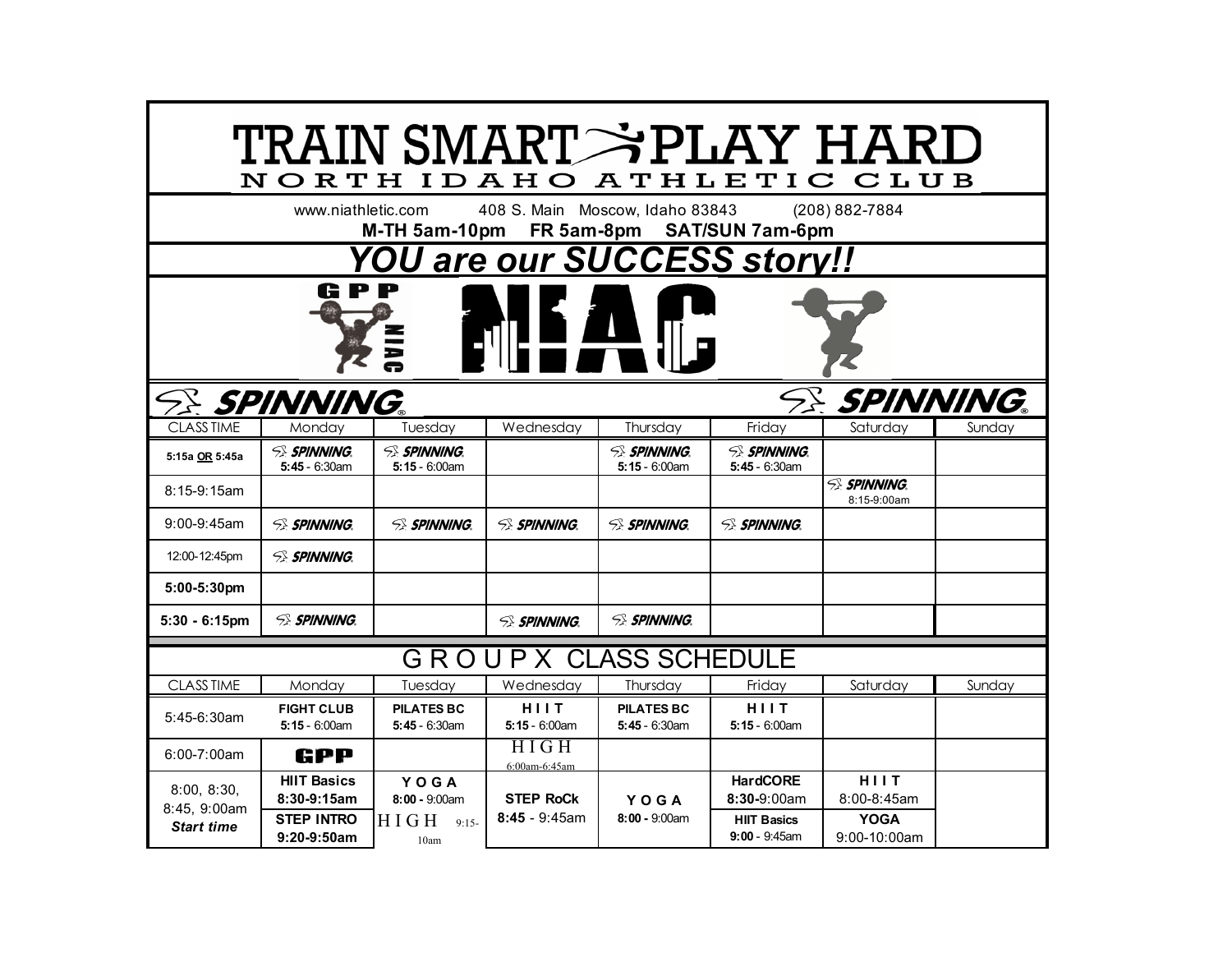| 10:00am                               | BARRE<br>10:00-11:00am | <b>BOOTCAMP</b><br>10:00-11:00am | BARRE<br>10:00-11:00am | <b>BOOTCAMP</b><br>10:00-11:00am | HIGH<br>10:00-11:00am | GPP<br>10:15-11:00am |                                         |
|---------------------------------------|------------------------|----------------------------------|------------------------|----------------------------------|-----------------------|----------------------|-----------------------------------------|
| 11:00 - 11:45am                       |                        |                                  |                        |                                  |                       |                      |                                         |
| 12:00-1:00pm                          | GPP                    | GPP                              |                        | GPP                              |                       |                      |                                         |
| $1:15 - 2:00 \text{pm}$               |                        |                                  |                        |                                  |                       |                      |                                         |
|                                       |                        |                                  |                        |                                  |                       |                      |                                         |
| 4:00 <sub>pm</sub>                    |                        |                                  |                        |                                  |                       |                      | <b>YOGA</b><br>$\overline{R}$<br>estore |
| $5:00 - 5:30$ pm<br><b>Start time</b> | GPP<br>5:45-6:45pm     | HIIT<br>$5:30 - 6:15$ pm         | GPP<br>$5:30-6:30$ pm  | HIIT<br>$5:30 - 6:15$ pm         | GPP<br>$5:30-6:30$ pm |                      |                                         |

#### **CPP** is a Premium membership- Please speak with a member of our FrontDeskTeam for Details

# **SRINNING** CLASS DESCRIPTIONS

**All Terrain** Guided 45 minute ride on flats, hills & intervals. EXCELLENT cross training for your lower body! **Rides** Classes are geared towards any fitness level! *You'll be an addict within 3 classes!*

> **\* Please try to be on your bike 5-10 minutes prior to class time. Water Required & stiff soled shoes recommended.**

### **G R O U P X C L A S S E S**

| H.I.I.T. Basics    | Develop the strength and skills used in high-paced intervals and circuits! The class will target areas such as the glutes, legs, arms<br>and core with easy-to-follow movements. FUN AND INTENSE !!                                                      |
|--------------------|----------------------------------------------------------------------------------------------------------------------------------------------------------------------------------------------------------------------------------------------------------|
| <b>H.I.I.T.</b>    | Make the most of your time! Tabatas, circuits, running AND fast paced interval work - Combines speed and functional lifts in a<br>high-intensity atmosphere- Burn BURN BURN!                                                                             |
| <b>BOOTCAMP</b>    | Fast paced and intense!! BOOTCAMP is a strength and conditioning class<br>built on constantly varied functional movements executed at high intensity.                                                                                                    |
|                    |                                                                                                                                                                                                                                                          |
| <b>FIGHT CLUB</b>  | Fight Club is a high-energy, non-contact group fitness class featuring boxing drills, MMA inspired combinations, cardio spikes<br>and conditioning. A super fun way to get in a total body workout and leave feeling like a badass!                      |
| <b>STEP BASICS</b> | Intro to Step! 30 minute class teaching the fundamentals of step choreography. This class starts with the basics and builds<br>your confidence to join in StepRock if you so choose! Pair this class with either HIIT Basics before or BARRE just after. |
| <b>STEP ROCK I</b> | Enjoy great step choreography mixed. This is a high energy class with layered choreography that                                                                                                                                                          |